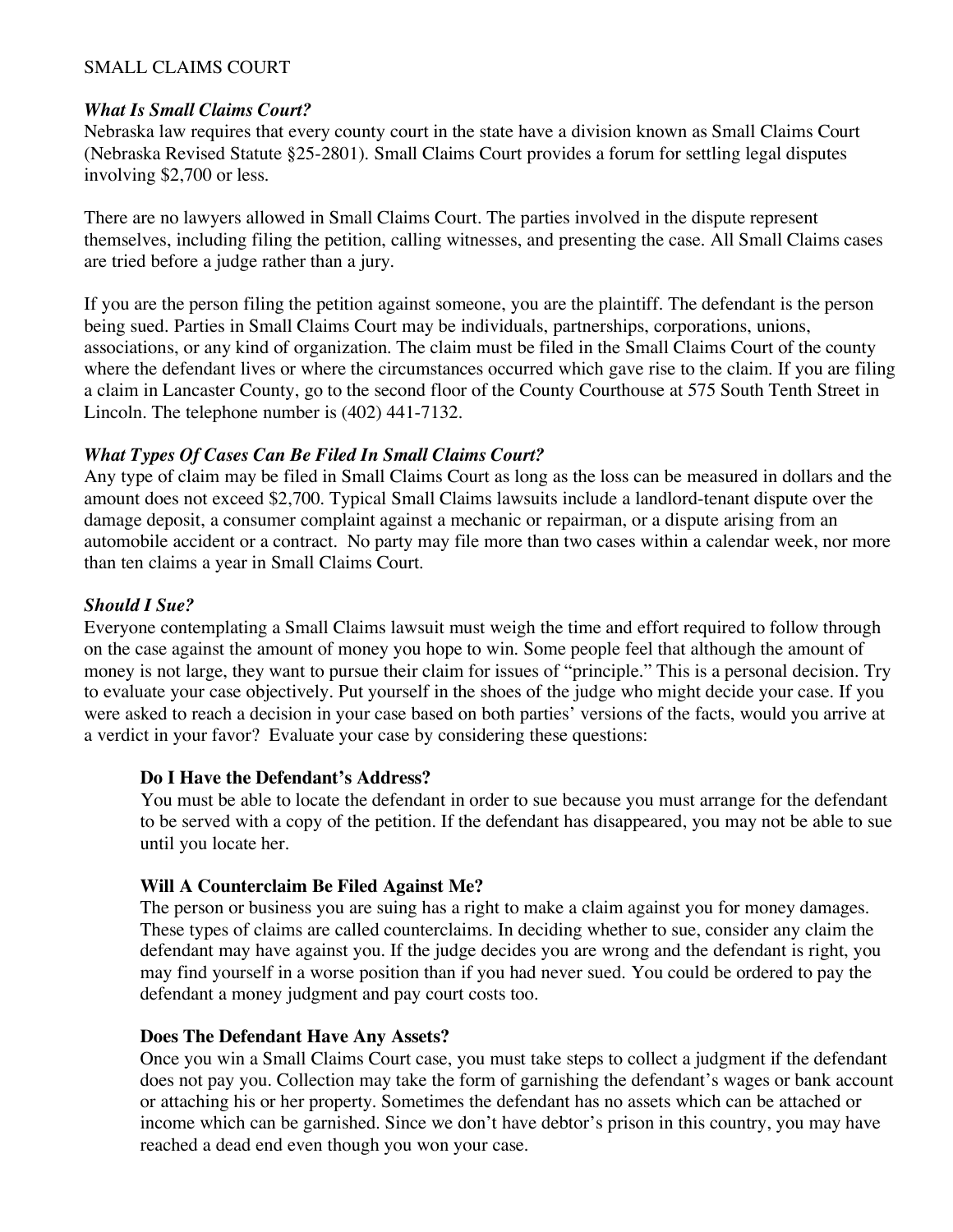### **Do I Have The Evidence I Need To Win?**

In order to win a Small Claims lawsuit, you must have proof. Have you kept the receipts, canceled checks, a contract, letters, bills, or other documents required to prove your case? Is your essential witness leaving town? You need to collect and organize your evidence early in the game so you can decide if you can prove your case.

### *Are There Alternatives To Small Claims Court?*

Yes. Your can try to settle the case out of court, your can participate in mediation, you can file a complaint with a government agency, or you can retain an attorney to represent you in county court.

### *Settlement.*

It is a good idea to attempt to settle a dispute before going to court or even before you file your petition. An early settlement saves time and filing fees and you are more likely to get your money because the defendant has not spent time and money preparing for court.

An attempt to settle the case gives the judge the impression that you are a fair and reasonable person. You will more likely convince the judge that your previous conduct has been fair and reasonable if you have made an honest effort to settle your dispute before filing the case. Judges, with their crowded court dockets do not like to see court time wasted on matters that could have been settled privately.

The first step in settling a dispute is to telephone the other party. Do not make the call when you are angry. Be brief and businesslike and stick to the facts. Tell the other party your position and exactly what you want. You must decide what kind of settlement you will accept before you make the telephone call. Don't accept vague promises from the other party. Clarify what specific action will be taken or the amount of money that will be paid and determine how and when this is to be accomplished.

If your settlement attempts do not get the desired results, the second step is to write a demand letter. Student Legal Services often helps students write demand letters or writes the letter on behalf of the student, using law office stationery. As with the phone call, your letter should stick to the facts and clearly state what you want. It is usually a good idea to ask for cooperation by a certain date. Be sure your letter is dated and photocopied before you mail it. You may need a copy of the letter to present to the judge in Small Claims Court if your attempt to settle is unsuccessful. Do not admit responsibility or guilt or state anything that might hurt your case if you end up in court.

In many situations, it is best to get a settlement agreement in writing, signed by the parties. This is especially true when you are agreeing to let the other party pay you money in installments. It is a good idea to have an attorney help you draft a settlement agreement. If you have already filed your Small Claims petition before you reach a settlement, you can file a dismissal of your petition and attach a copy of your settlement agreement to the dismissal.

### *Mediation.*

If settling the dispute by yourself is not possible, consider mediation. Mediation is a process which brings two or more parties together to resolve their dispute through negotiation. A trained mediator facilitates the process of negotiation by sitting down with the parties and helping them develop possible solutions to the problem. The mediator does not decide the issues for the parties but encourages them to reach a mutually agreeable solution. Sometimes an agreement is put in writing and parties sign it. The final written agreement may be enforced as a legal contract.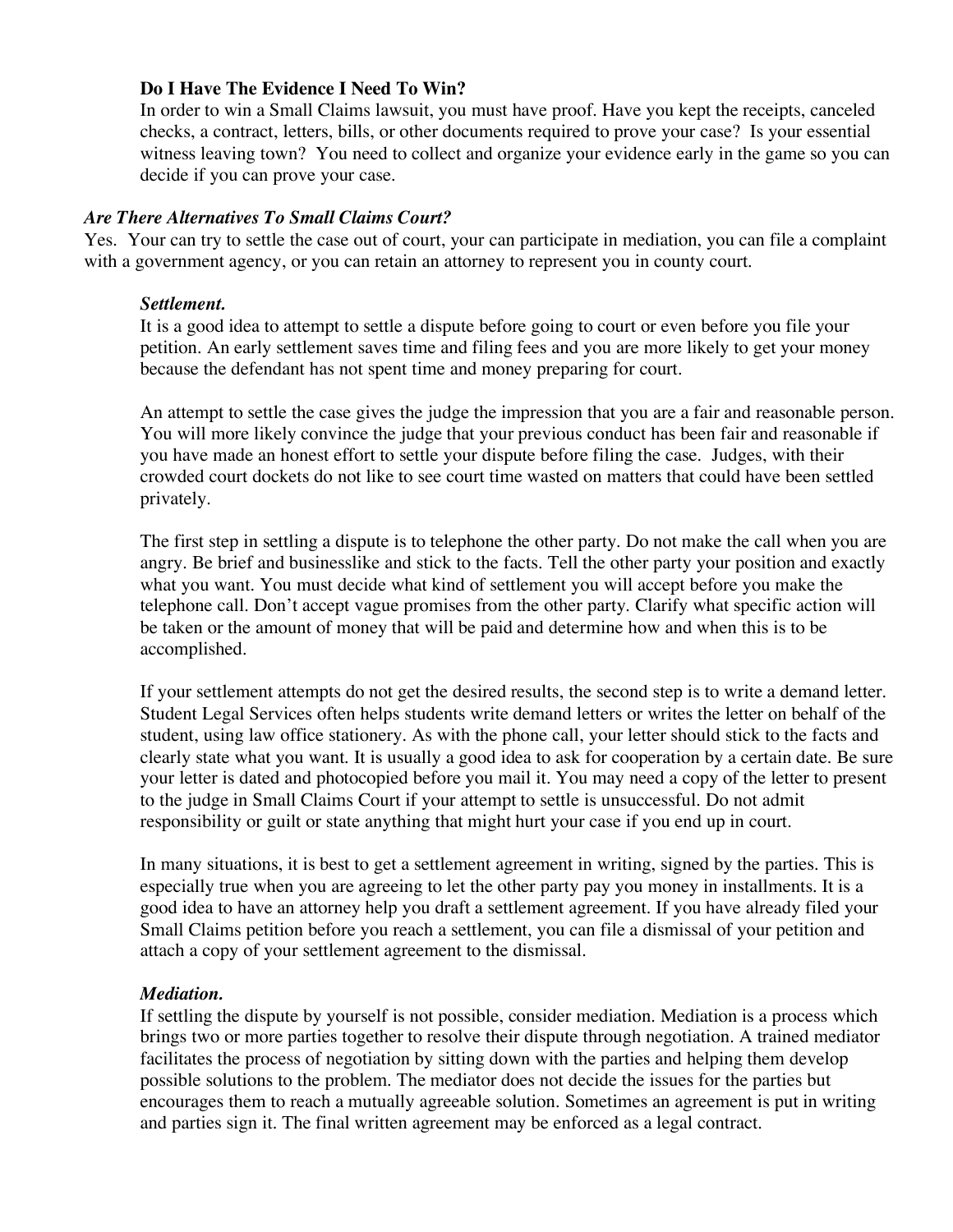When two UNL students have a dispute and want to try mediation, Student Legal Services refers them to The Mediation Center in Lincoln where they are charged a small fee based on income. Participation in mediation is always voluntary and it often results in a solution that is more satisfactory than a court judgment. There are mediation centers throughout Nebraska that can be located by contacting The Mediation Center at (402) 441-5740 or visiting the web site at http://www.themediationcenter.org/

Anyone who files a lawsuit in the Lancaster County Court will be given an opportunity to participate in mediation *on the day of court.* Instead of the judge deciding the case, the people in dispute sit down with two mediators in a private room to work towards an agreeable solution. If they are unable to reach an agreement, they can still have the judge hear the case and decide.

## *Getting a Government Agency to Help.*

There are many government agencies available to help you settle many kinds of disputes. Some agencies provide investigation and arbitration boards. Some are very effective and some are not. Finding the right government agency usually involves a few telephone calls. Don't be discouraged if your first phone call doesn't locate the right agency. Ask if they can refer you to someone who can assist you. Student Legal Services has listings of government agencies and can try to help you find the right one. Once you find an agency to help you handle your problem, get the information necessary to pursue your claim including the estimated length of time it will take to follow through on your case. Write down the name and title of the person you talk to in case you need to call him or her later. Find out exactly what the agency can and cannot do for you.

## *Suing in County Court Rather than Small Claims Court.*

There are several types of cases that should be filed in County Court rather than Small Claims Court. If you are seeking an award of money in excess of \$2,700 you should not file in Small Claims Court since the judge cannot award you more than that amount.

If you want to be represented by an attorney you cannot sue in Small Claims Court. If your case turns on a complex legal technicality you may want to hire an attorney to argue your case. If you are not fluent in the English language or you have trouble speaking in public, you may want to have an attorney represent you in County Court. Self-representation is allowed in County Court but the legal rules of evidence are in effect, unlike Small Claims Court. Your opponent is free to be represented by an attorney in County Court.

Once a plaintiff has filed a case in Small Claims Court, it is possible for the defendant to file a motion to remove the case to County Court. Such a motion is usually written and filed by the defendant's attorney and it must be filed at least 48 hours prior to your Small Claims Court trial date. If the motion is granted, the case will be transferred to County Court.

## *How Do I File A Claim In Small Claims Court?*

To start a Small Claims Court lawsuit you must go to the County Courthouse and complete a petition form, sign it before the clerk, and pay the filing fee and service costs. You may mail a completed petition form to the clerk if you have signed it before a Nebraska Notary Public. In Lancaster County the filing fee is \$23.00 and serving the petition on the defendant by certified mail costs \$5.73. If you arrange to have the constable or sheriff serve the defendant with the petition, this will cost \$20.00 to \$30.00. The judge will not hear your case unless the defendant has been properly served with the petition. You may request in your petition that these court costs be added to the amount of money the defendant owes you. When you file your case, the clerk will give you a trial date and time about four weeks from the date you file.

# *How Do I Prepare For My Small Claims Court Trial?*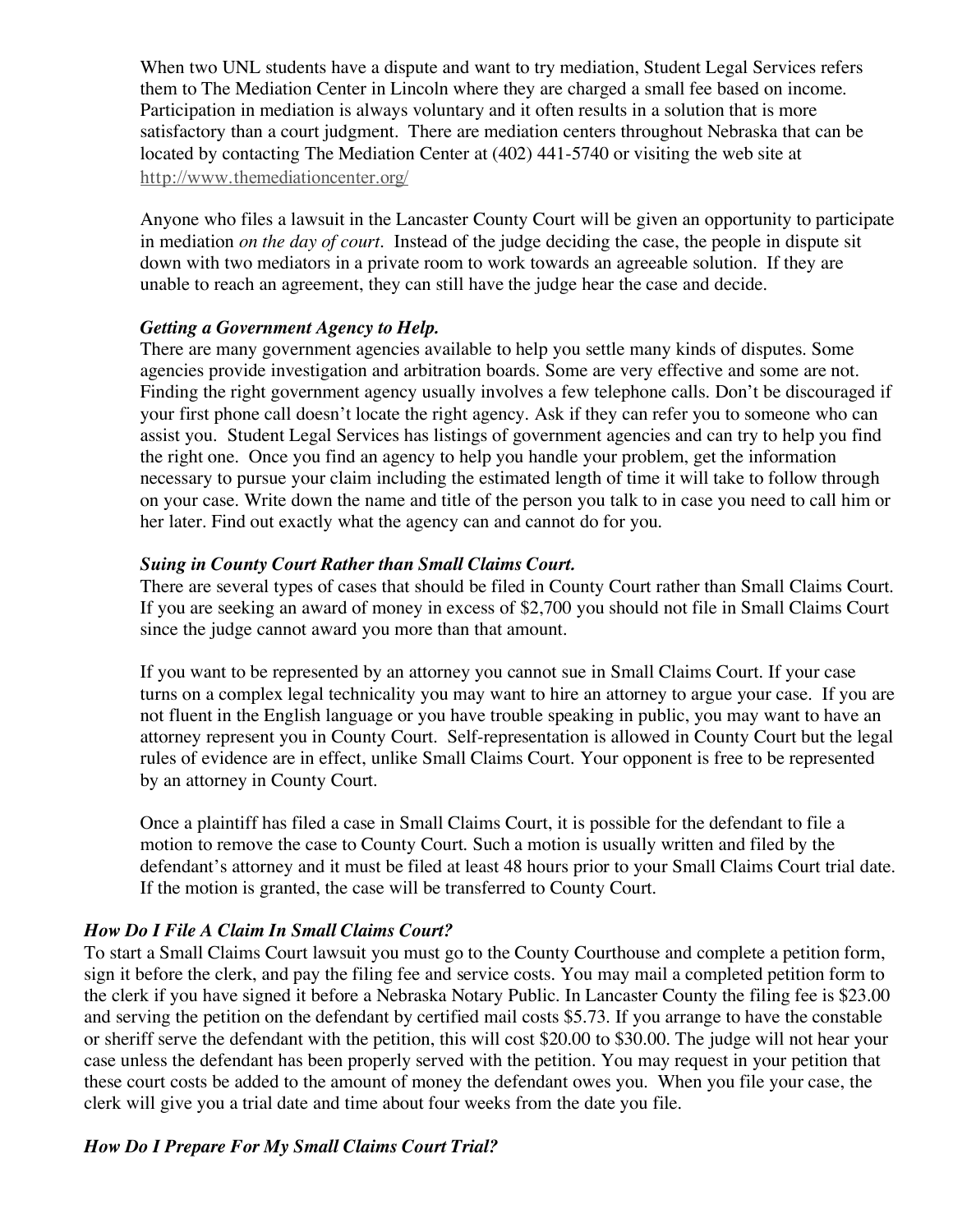Preparing your case before you go to court is as important as what you say during your trial. The judge hears many cases in one day and has an interest in making sure cases proceed smoothly and rapidly. The judge will look upon you and your case more favorably if you are organized and prepared and do not waste the judge's time with insignificant details of your story or complaints about your opponent's moral character. Don't wait until the day before your trial to prepare. Thinking about your case a few weeks in advance of the trial date can mean the difference between winning and losing. Here are some things to do:

#### *Consult An Attorney.*

If you are going to consult an attorney concerning your case do it in the early stages. An attorney can help you understand the law pertaining to your situation and give you some tips on what kind of proof you will need to show the court

### *Locate and Organize Your Documents.*

Several weeks before your trial date, gather together all the written documents, letters, and photographs which support your position and put them in a file. If you know of state or city laws that pertain to your case, obtain photocopies and add them to your file. Make a copy of everything you intend to give the judge.

### *Notify Witnesses of the Trial Date.*

You must decide whether or not you need to call witnesses at the trial. Unless you are 100% sure the witness will show up, it is best to file a subpoena with the Small Claims clerk to insure her appearance on the trial date. You may also require the witness to bring documents in her possession. You should request a subpoena at least two weeks prior to the trial because the subpoena must be served on the witness. Avoid an unpleasant surprise at trial by making sure you know what a potential witness will say about your case before you arrange for a subpoena. A witness fee of \$8.00 is generally awarded to a witness who contributes relevant evidence. The court decides which party will pay this witness fee. Sometimes the losing party must pay witness fees and sometimes each party pays the fees for the witnesses he or she subpoenaed. Witnesses can be questioned by the judge and the other party after they have responded to your questions.

### *Prepare Affidavits.*

Written statements or affidavits of persons not present in court may be received by the judge. An affidavit is a statement that has been signed before a Notary Public. Such statements or affidavits are not given as much weight as the personal testimony of a witness because the judge and opposing party have no opportunity to question the person making the out-of-court statement.

### *Prepare a Fact Sheet and Questions.*

Think about your case and write down the main facts in chronological order with the date beside each event. Leave out minor details. Think about each witness, including yourself, and decide the main points you want their testimony to include. Then write out questions to ask each witness to bring out these points. Try to anticipate what testimony the other party and his or her witnesses will give. Write out questions to ask them which will bring out facts supporting your side of the story.

### *What If I Am The Defendant In Small Claims Court?*

The defendant has the same responsibility for case preparation as the plaintiff. First, the defendant must decide if it is necessary to file a *counterclaim* against the plaintiff. If the defendant wants the judge to offset any money the plaintiff may owe the defendant, a counterclaim must be filed. This should be done at least a week prior to the trial date since the plaintiff must receive a copy of the counterclaim two full days before the trial. The clerk of the Small Claims Court has forms for a counterclaim. Even if a counterclaim is not called for, the defendant must still prepare to defend against the plaintiff's claim. This preparation should involve the same steps as the plaintiff, including gathering documents, finding witnesses, and writing questions.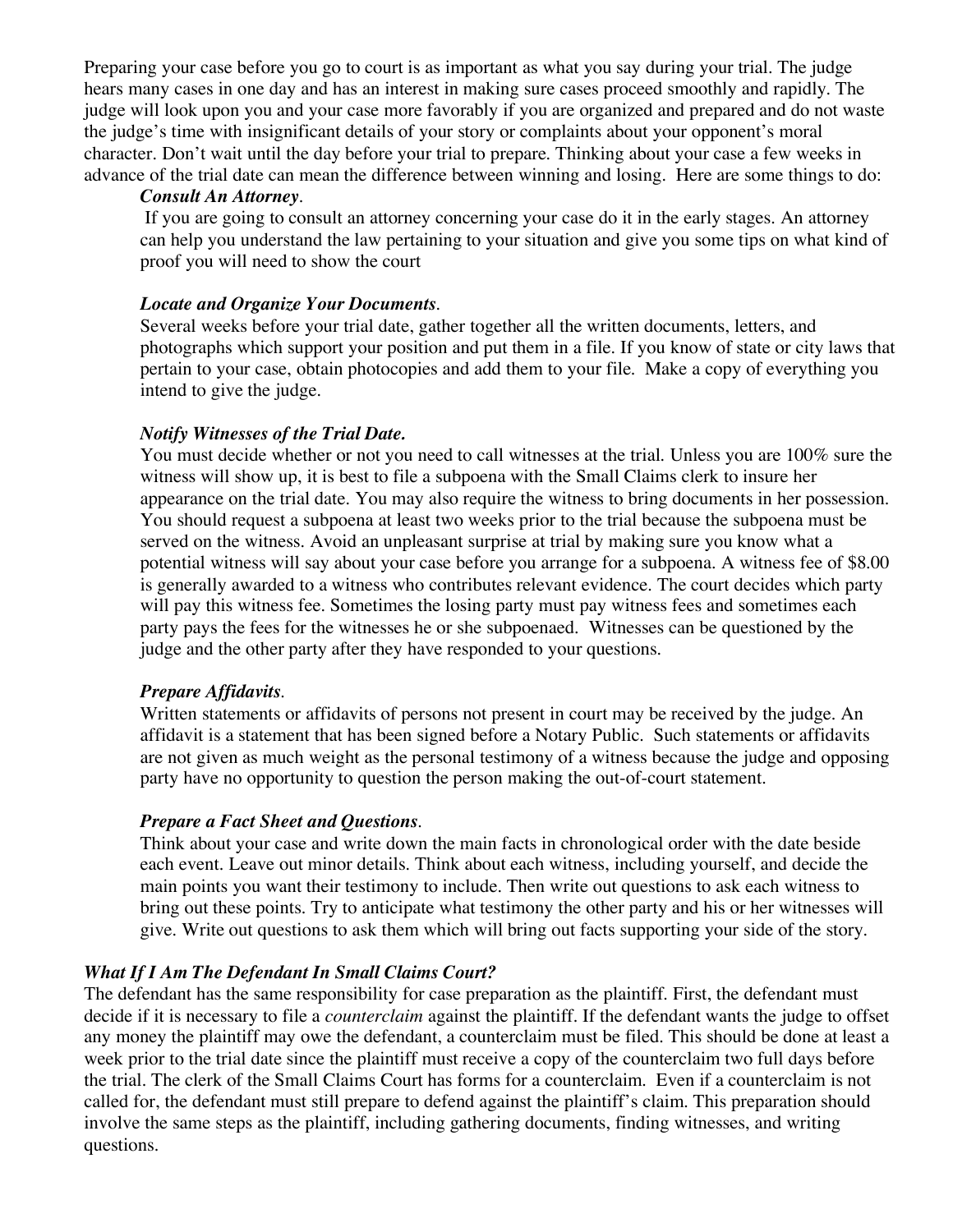# *How Can I Move The Trial Date?*

Continuing the case to a later date will only be allowed when a good reason is given. If both parties agree on a new date, it is only necessary to inform the court. Otherwise, the party who wants the continuance must talk to the clerk of the Small Claims Court in person or in writing prior to the trial date.

# *What Happens In Court?*

If you are nervous about appearing in court it might help to observe other people in Small Claims Court the week before your own trial. Small Claims Court in Lancaster County is held on Thursday mornings at the County Courthouse, usually in Courtroom #21 on the second floor. A Small Claims Court case generally proceeds at follows:

- 1. Greet your witnesses that you have called the night before to make sure they are present and ready to testify.
- 2. Arrive at court on time and check the docket list outside the courtroom to make sure your case is on the list.
- 3. Bring your file to court with you including your evidence and prepared questions.
- 4. In Lancaster County Small Claims Court, this is the point at which the mediators stand up in court, explain the *mediation* process, and ask if anyone wants to try it. Those who want to try mediation go to a room with the mediator. If mediation does not work, the parties return to court.
- 5. If you have decided not to try mediation, wait for the bailiff to call your case. When your case is called, walk up to one of the counsel tables in front of the judge's bench and sit down.
- 6. The judge will direct the activity in the courtroom from here on. Some judges proceed more informally than others. Try to remain calm and listen carefully to what is being said. Be polite to the judge. A Small Claims lawsuit is a very emotional experience for most people. It is to your advantage to control your temper and project the appearance of a reasonable person seeking a fair settlement of the dispute.
- 7. The plaintiff presents evidence first. You will give all your written and physical evidence to the bailiff who will mark it as exhibits 1, 2, etc. You will explain this evidence to the judge and let her look at it.
- 8. Next, the plaintiff calls witnesses to testify. The plaintiff may also testify and does in most cases. The order in which witnesses testify is not important as long as it is logical. You may expect a question from the judge at anytime. The judge may also allow the defendant to ask the witnesses questions.
- 9. When the plaintiff is finished, it is the defendant's turn. The same procedure is followed.
- 10. When both parties have concluded their evidence and made their arguments to the judge, the trial is over. The judge may ask a few more questions.
- 11. The judge usually will not give her decision immediately after the trial. Both parties will be informed of the outcome of the trial a few days later by mail.

# *What Is A Default Judgment?*

The judge enters a default judgment in favor of the plaintiff in cases where the defendant receives a copy of the plaintiff's petition but fails to show up in court at the time set for trial. The plaintiff will be required to present the basic facts supporting his claim before the judge will award a default judgment. The Plaintiff would be wise to wait 30 days to take collection action on the default judgment because after 30 days it is too late for the defendant to appeal. If the *plaintiff* fails to appear in court on the trial date, the case will be dismissed.

## *How Do I Appeal A Small Claims Court Decision?*

If either party is dissatisfied with the judgment of the Small Claims Court, he or she may appeal to the District Court. Certain steps must be taken to preserve the right to appeal. It is permissible for the party seeking an appeal to be represented by an attorney. Since the appeal proceedings can become fairly complicated, it is wise to consider having an attorney represent you in your appeal.